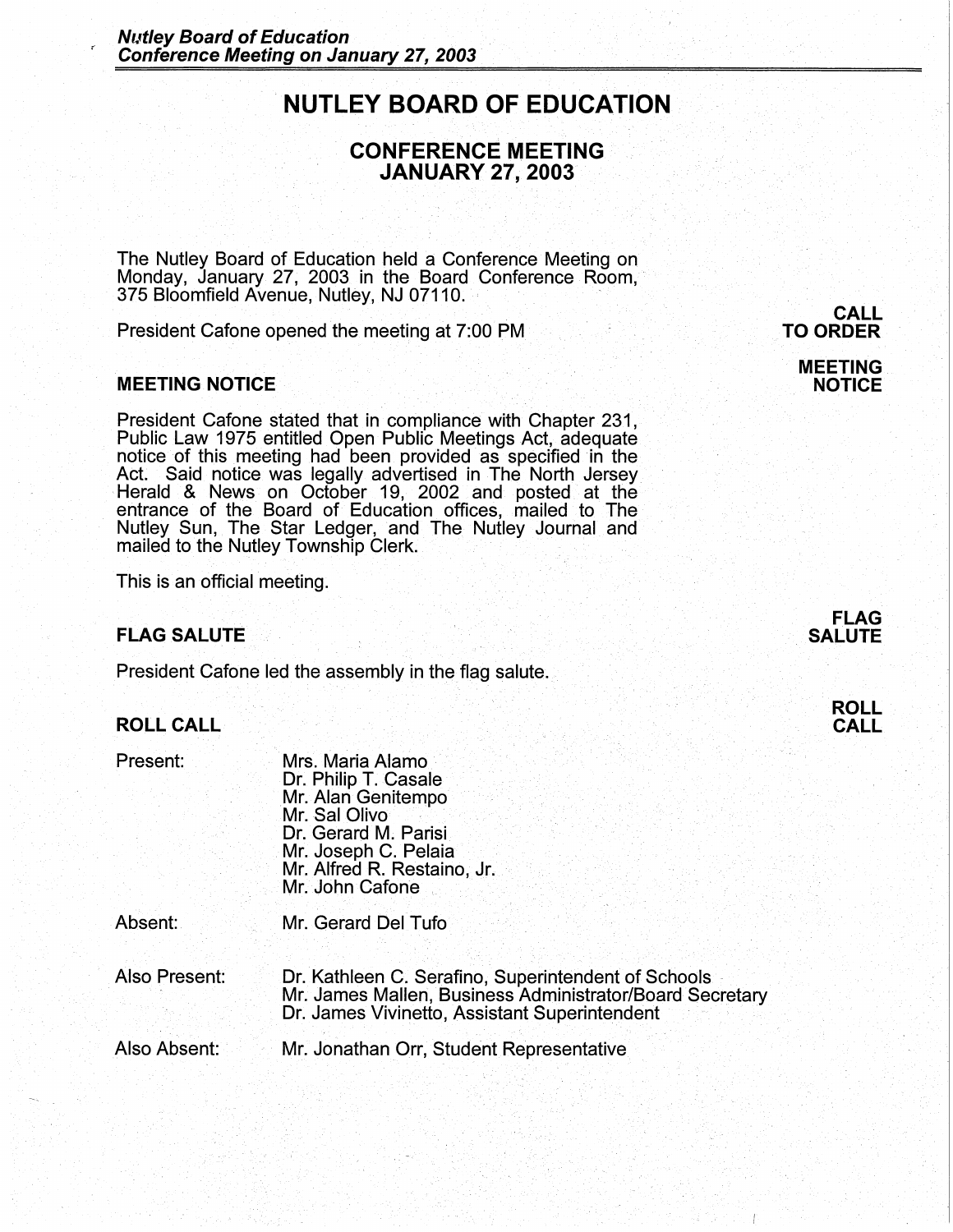#### **Nutley Board of Education Conference Meeting on January 27, 2003**

President Cafone opened the meeting for discussion and asked trustees for their questions, comments and/or concerns.

#### **ITEMS DISCUSSED**

Trustee Pelaia asked if the full agenda is published on the district's website.

Trustee Pelaia questioned the certification of new music teacher Baron Raymonde.

Trustee Casale questioned whether the Board would pay for employees to drive a rented truck to Orlando, Florida for the May band trip.

Vice President Alamo noted slight modifications to the two policies proposed for first reading and approval at tonight's regular-meeting.

Trustee Genitempo asked how much we· applied for last year for the NCLB Grant.

Trustee Casale asked if the Board could have a report on the status of revenues from the Coke vending machines.

The trustees and Superintendent Serafino briefly discussed the proposed 2003-04 school calendar. -

## **MOTION TO ADJOURN TO EXECUTIVE SESSION**

At 7:30 PM Trustee Casale moved and Trustee Parisi seconded the following resolution:

WHEREAS, the Board of Education will be discussing matters exempt from public discussion pursuant to N.J.S.A. 10:4-12,

NOW, THEREFORE, BE IT RESOLVED that the Board of Education recess to closed executive session at this time in the conference room to discuss personnel, and

BE IT FURTHER RESOLVED that the results of the discussions will be made public by inclusion on the agenda of a subsequent meeting of the Board of Education or when the reasons for discussing such matters in closed session no longer exist.

The motion was unanimously approved by voice vote.

Reconvened open meeting at 7:35 p.m.

#### **EXECUTIVE**  - **SESSION**



**ITEMS DISCUSSED**